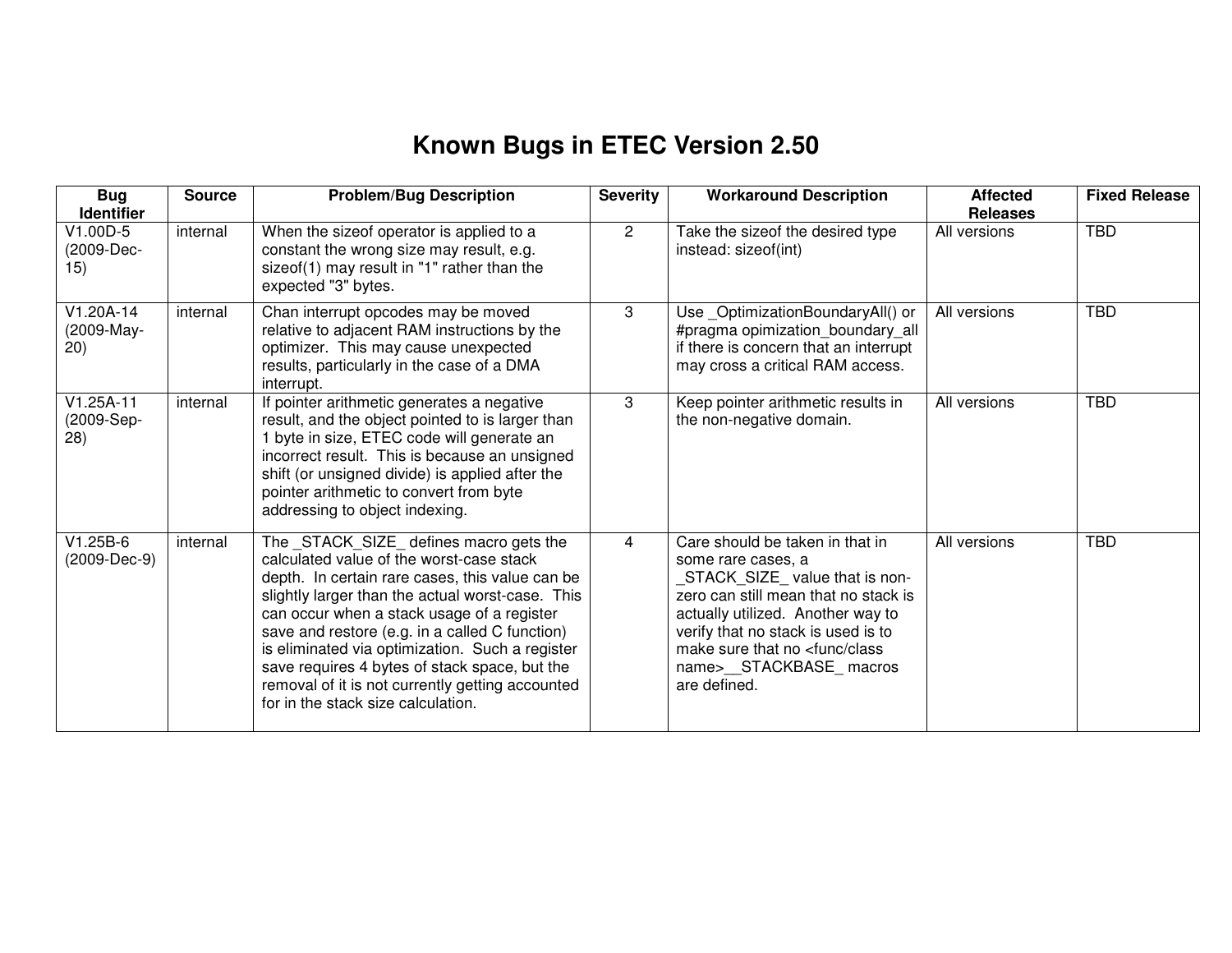| V1.25B-7<br>(2009-Dec-<br>11)   | internal &<br>customer | The optimizer/analyzer does not yet support<br>reentrant functions, whether they be callable<br>C functions or ETEC code fragments.<br>Reentrance is supposed to be detected and<br>cause an error, but in some cases this<br>detection failed, allowing for optimization to<br>continue. Sometimes the result could be a<br>linker crash, or sometimes invalid code<br>generation, or in some cases working code<br>resulted. | 3              | Avoid writing reentrant functions<br>until the ETEC optimizer/analyzer<br>fully supports them.                                                                            | All versions     | V1.25C<br>(reentrance<br>detection),<br>TBD (support<br>reentrance) |
|---------------------------------|------------------------|--------------------------------------------------------------------------------------------------------------------------------------------------------------------------------------------------------------------------------------------------------------------------------------------------------------------------------------------------------------------------------------------------------------------------------|----------------|---------------------------------------------------------------------------------------------------------------------------------------------------------------------------|------------------|---------------------------------------------------------------------|
| $V2.23B-5$<br>(2014-Mar-<br>18) | internal               | In some cases when making a fragment call,<br>and the fragment is contiguous with the calling<br>code (i.e. jump can be eliminated), the link-<br>time optimizer mistakenly optimizes out code<br>it should not.                                                                                                                                                                                                               | $\overline{2}$ | This situation, if encountered, can<br>be corrected by re-arranging the<br>code to prevent the fragment call<br>and fragment code from being<br>continguous.              | V2.00A and newer | <b>TBD</b>                                                          |
| $V2.23B-7$<br>(2014-Jun-6)      | customer               | The C preprocessor is currently allowing the<br>same macro to be expanded in multiple<br>replacement passes, which causes the<br>preprocessor to break when such "recursion"<br>is encountered.                                                                                                                                                                                                                                | 3              | Avoid self-referencing<br>preprocessor macros.                                                                                                                            | All versions     | <b>TBD</b>                                                          |
| $V2.50A-1$<br>(2018-Apr-2)      | internal               | If a typedef of the native _Bool type is used to<br>declare multiple channel frame variables or<br>struct/union members, invalid code results<br>because they variables/members end up<br>asigned to the same bit.                                                                                                                                                                                                             | $\overline{2}$ | Do no use a typedef of the Bool<br>native type.                                                                                                                           | All versions     | V2.60B                                                              |
| $V2.50A-2$<br>(2018-May-<br>23) | customer               | Calling a function with an argument that is a<br>string constant fails to compile.                                                                                                                                                                                                                                                                                                                                             | 3              | Assign the string constant to a<br>pointer variable, and pass the<br>pointer as an argument:<br>$char*$ sc = "some_text";<br>foo(sc);<br>rather than<br>foo("some_text"); | All versions     | V2.60B                                                              |